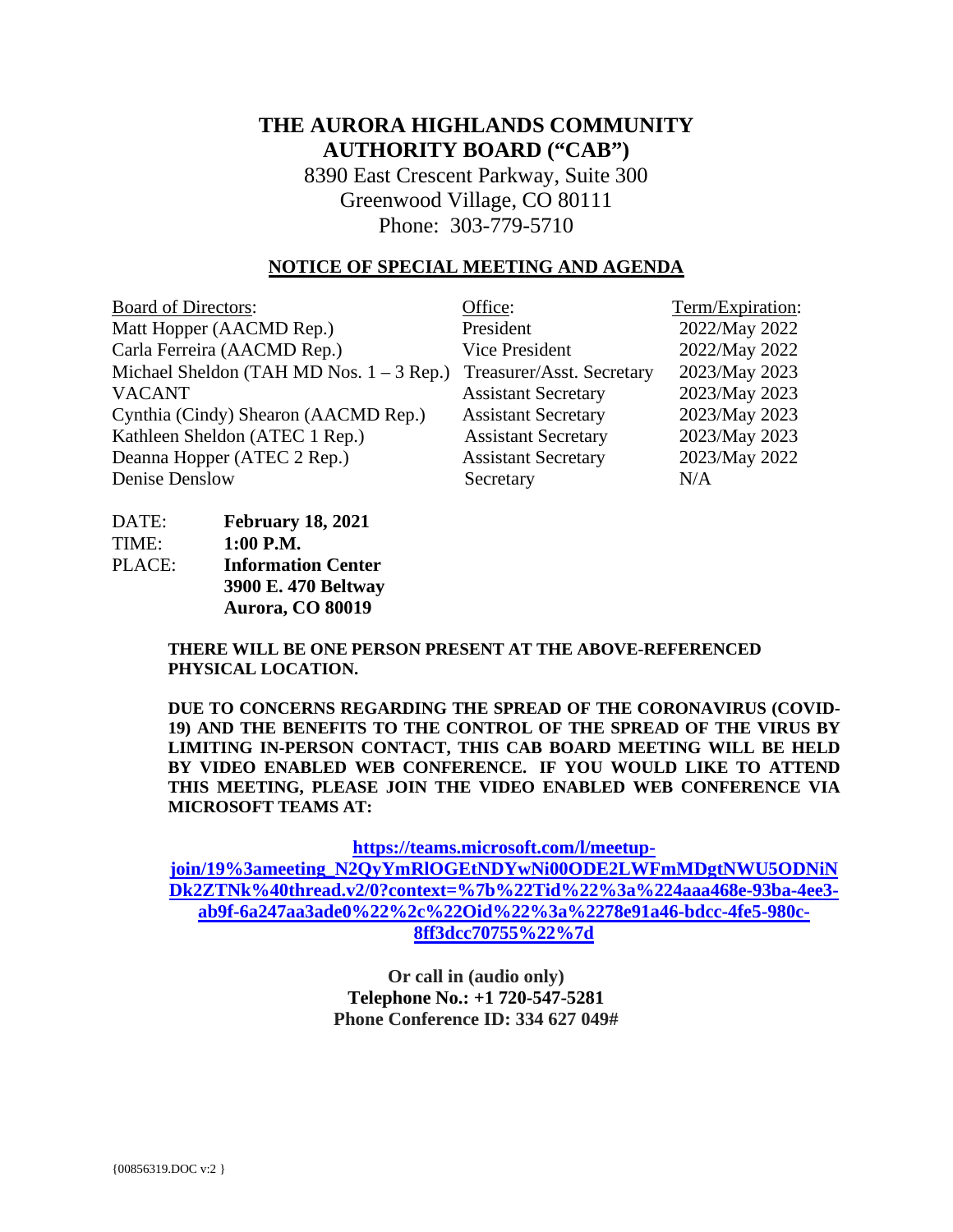### **I. ADMINISTRATIVE MATTERS**

- A. Present disclosures of potential conflicts of interest.
- B. Confirm Quorum, location of meeting and posting of meeting notices. Approve Agenda.
- C. Public Comment. Members of the public may express their views to the Board on matters that affect the CAB that are otherwise not on the agenda. Comments will be limited to three (3) minutes per person.

### **II. CONSENT AGENDA**

Consent Agenda – These items are considered to be routine and will be ratified by one motion. There will be no separate discussion of these items unless a board member so requests; in which event, the item will be removed from the Consent Agenda and considered in the Regular Agenda.

A. Review and consider approval of the January 25, 2021 special meeting minutes (enclosure).

### **III. LEGAL MATTERS**

A. Review and consider acceptance of Special Warranty Deed from Aurora Highlands, LLC to the CAB for (Parcel 1 - Tracts L, M, N, O, R and V, The Aurora Highlands Subdivision Filing No. 1; and Parcel 2 - Tracts A, B, C, D, F, G, H, I, L, M and N, The Aurora Highlands Subdivision Filing No. 2) (enclosure).

# **IV. FINANCIAL MATTERS**

- A. Discuss and approve processing February 2021 Series 2020A Draw.
	- 1. Discuss and consider approval of acceptance of CAB and Aerotropolis Area Coordinating Metropolitan District ("District") Engineer's Report and Verification of Costs Associated with Public Improvements (Draw No. 32) Engineer's Report and Verification of Costs No. 9 prepared by Schedio Group LLC (enclosure).
	- 2. Discuss and consider adoption of Resolution of the Board of Directors of the CAB Authorizing a Draw on February 25, 2021 of the CAB Special Tax Revenue Draw-Down Bonds, Series 2020A (enclosure).

# **V. MANAGER MATTERS**

A. Manager's Report (enclosure).